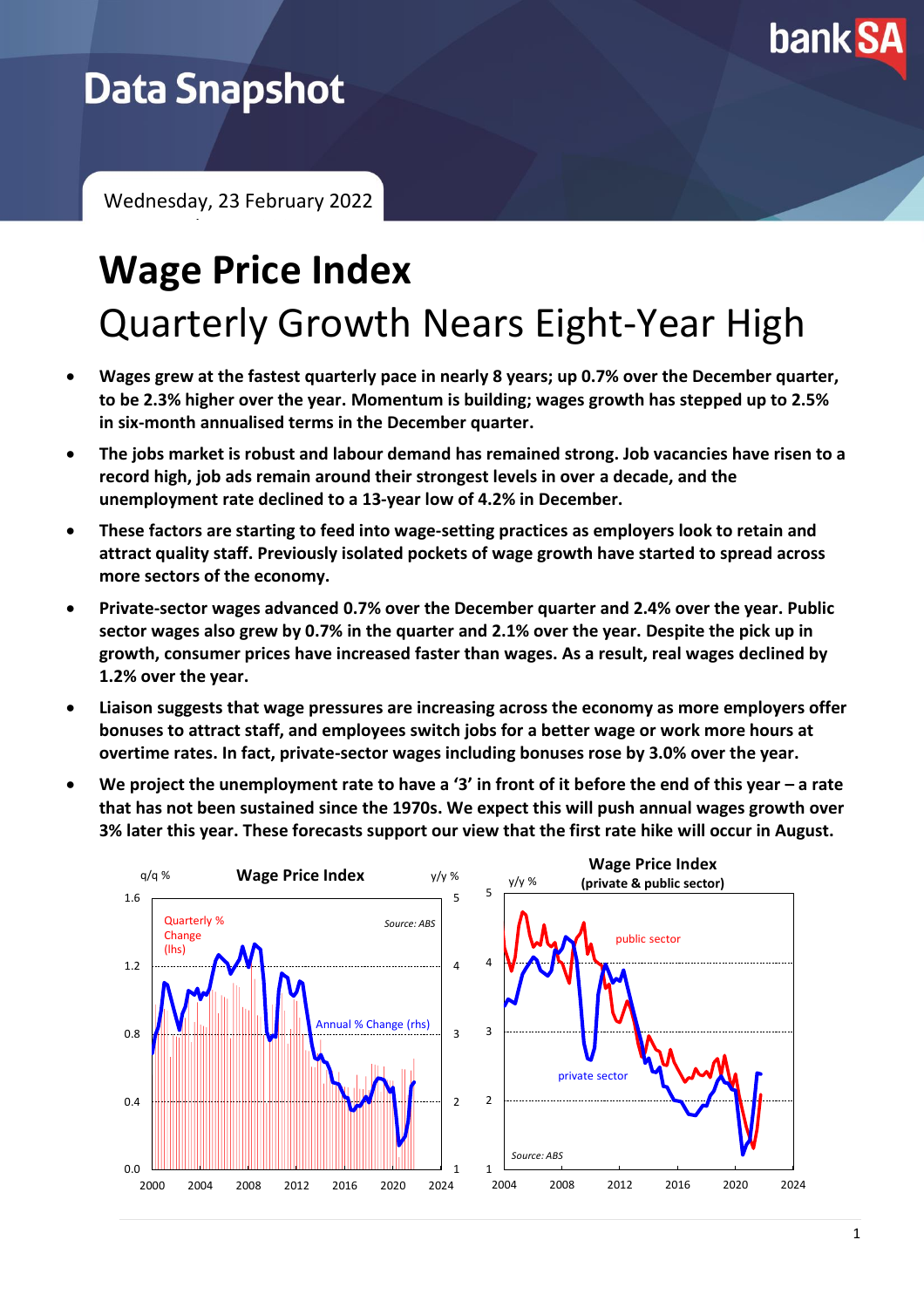#### **Wages**

Wages grew at the fastest quarterly pace in nearly 8 years; up 0.7% over the December quarter, to be 2.3% higher over the year, and in line with our expectations. This marks the strongest annual growth since mid 2019. Momentum is building; wages growth has stepped up to 2.5% in six-month annualised terms in the December quarter, up from 2.1% in the September quarter. The quarterly outcome follows 0.6% and 0.4% growth in the September and June quarters, respectively.

Despite the pick up in growth, consumer prices have risen faster than wages over recent quarters. This means that workers' purchasing power has declined in real terms. Headline inflation rose by 3.5% over the year to the December quarter. Consequently, real wages, after taking inflation into account, actually declined by 1.2% over the year to the December quarter.

The jobs market has recovered and labour demand has remained strong amid an improvement in economic conditions. There have been persistent reports of labour shortages across the economy as businesses search for workers. Reflecting this, job vacancies have risen to a record high and job ads remain around their strongest levels in over a decade. The unemployment rate declined to a 13-year low of 4.2% in December and remained there in January, despite the impact of Omicron.

These factors are starting to feed into wage setting practices as employers look to retain and attract quality staff. Previously isolated pockets of wage growth have started to spread across more sectors of the economy. In fact, there were a larger share of wage increases than is common in the December quarter across the private and public sector.

Private-sector wages advanced 0.7% over the December quarter and 2.4% over the year. Public sector wages also grew by 0.7% over the December quarter, to be 2.1% higher over the year. The lifting of wage freezes across the NSW and Queensland public service contributed to the increase in the public sector.



#### **By pay settings**

Wages growth can also be considered by different methods of setting pay. Individual agreements are typically quicker to respond to changing labour demand than enterprise agreements or award wages, which are generally negotiated for several years.

Over the December quarter, individual agreements led the increase in wages. This pattern has been consistent for the last few quarters. There were also increases across enterprise agreements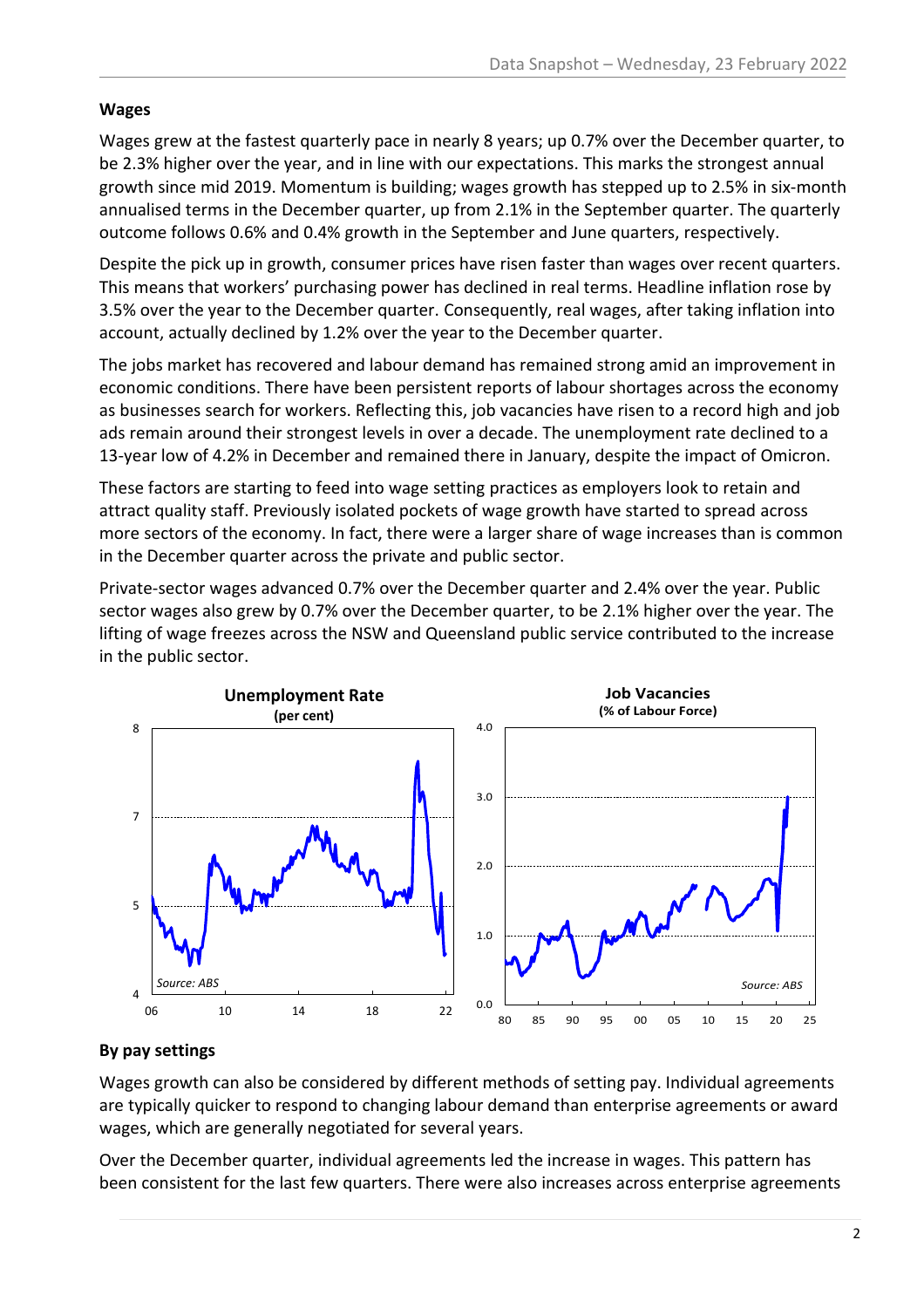#### and award wages.

Multi-year enterprise bargaining agreements and infrequent reviews of award wages build inertia into wage-setting practices, as these agreements are often slow to respond to changes in labour market conditions. This was exacerbated in recent quarters as many enterprise agreements were subject to wage freezes. However, over the December quarter, the end of wage freezes drove an increase in wages for jobs covered by enterprise agreements.

### **By industry**

In quarterly terms, wages grew at the fastest pace across retail trade (1.2%), followed by information media & telecommunications (1.1%), and accommodation & food services (1.0%). All three sectors reported wage growth above 1.0% and above their respective long-run averages.

Quarterly wages growth was weakest in education & training (0.3%) for the second quarter running. The industry was impacted by the expiry of some enterprise agreements. Professional, scientific & technical services (0.4%), and construction (0.4%) reported the next weakest growth.

In annual terms, wages growth was strongest for accommodation & food services (3.5%), which was impacted by wage increases over the year as determined by the Fair Work Commission. Retail trade (2.6%) and professional, scientific & technical services (2.5%) also recorded strong increases.

Annual wages growth was weakest in electricity, gas, water & waste services (1.3%), transport, postal & warehousing (1.8%), and mining (1.8%).

Despite the improvement in wages growth, annual wages continue to grow below their long-run averages across all sectors, except accommodation & food services.

#### **By state**

Queensland (0.8%), the ACT (0.7%), and NSW (0.7%) recorded the strongest quarterly wages growth. Quarterly growth was weakest in WA (0.4%), Victoria (0.5%), and the NT (0.5%).

On an annual basis, Tasmania was the only state to record growth starting with a '3', at 3.0%. The ACT (2.6%), Queensland (2.4%), and NSW (2.4%) were the next strongest states and territories. Annual wages growth was at or above 2.0% for all states and territories but was weakest in WA (2.0%), followed by the NT (2.1%), and SA (2.1%).

#### **Monetary policy**

As talk of when the Reserve Bank (RBA) will increase the cash rate from its record low continues to gather pace, attention has turned towards developments around wages growth. The RBA has stated that it wants to see wage pressure pick up before it can conclude that inflation will remain sustainably within the 2-3% target band.

The RBA has previously referred to 3% as a minimum level of wages growth that would be consistent with inflation being sustainably within the band. Tasmania is the only state to have reached that level in the December quarter. More recently, the RBA Governor has pushed back against a specific target and noted that the RBA Board will be considering broader measures of wage pressures as part of its monetary policy decision making.

This is consistent with reports of other measures of remuneration increasing at faster rates than base wages. The RBA's and our own liaison suggest that wage pressures are increasing across the economy as more employers offer bonuses to attract staff, and employees switch jobs for a better wage or work more hours at overtime rates. In fact, private-sector wages including bonuses rose by 3.0% over the year, the fastest growth since before the pandemic.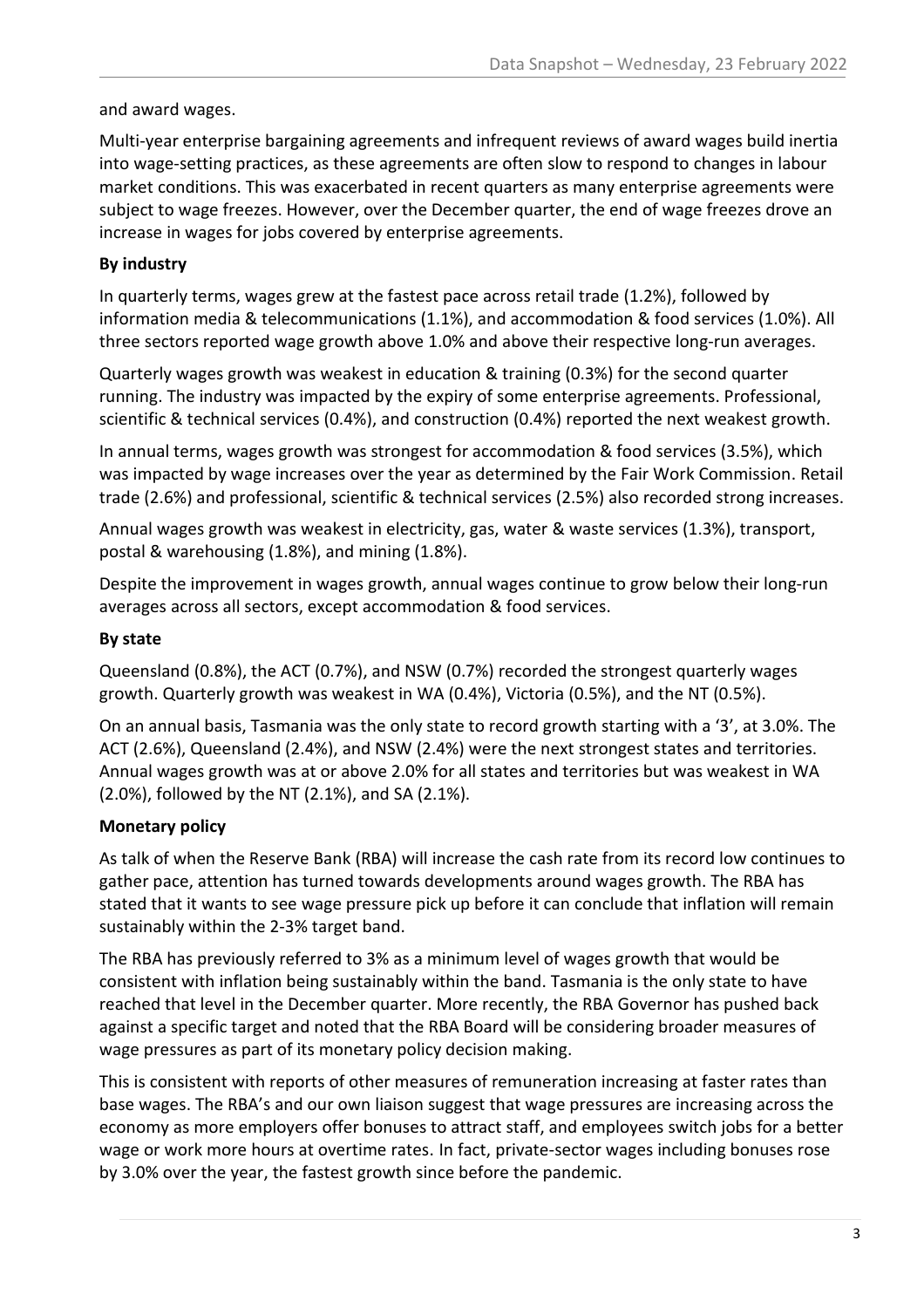#### **Outlook**

The labour market has proven to be incredibly resilient throughout a range of lockdowns and shocks to the economy. The unemployment rate is currently around 13-year lows and is expected to head lower. We project the unemployment rate to have a '3' in front of it by the end of 2022. The unemployment rate has not been sustained at these levels since the 1970s.

A continued decline in the unemployment rate, in conjunction with strong labour demand, is expected to feed through into stronger wage increases over 2022. We expect this will push annual wages growth over 3% later this year. Today's data is in line with our expectations and suggests that wage pressures are flowing through to base wages, albeit with some lag.

An increase in wage pressure, combined with continued strength in the economy, a falling unemployment rate, and upward pressure on inflation is supportive of our view that the first rate hike will come in August 2022. However, we cannot rule out an earlier move.

> **Jarek Kowcza, Senior Economist** Ph: 0481 476 436